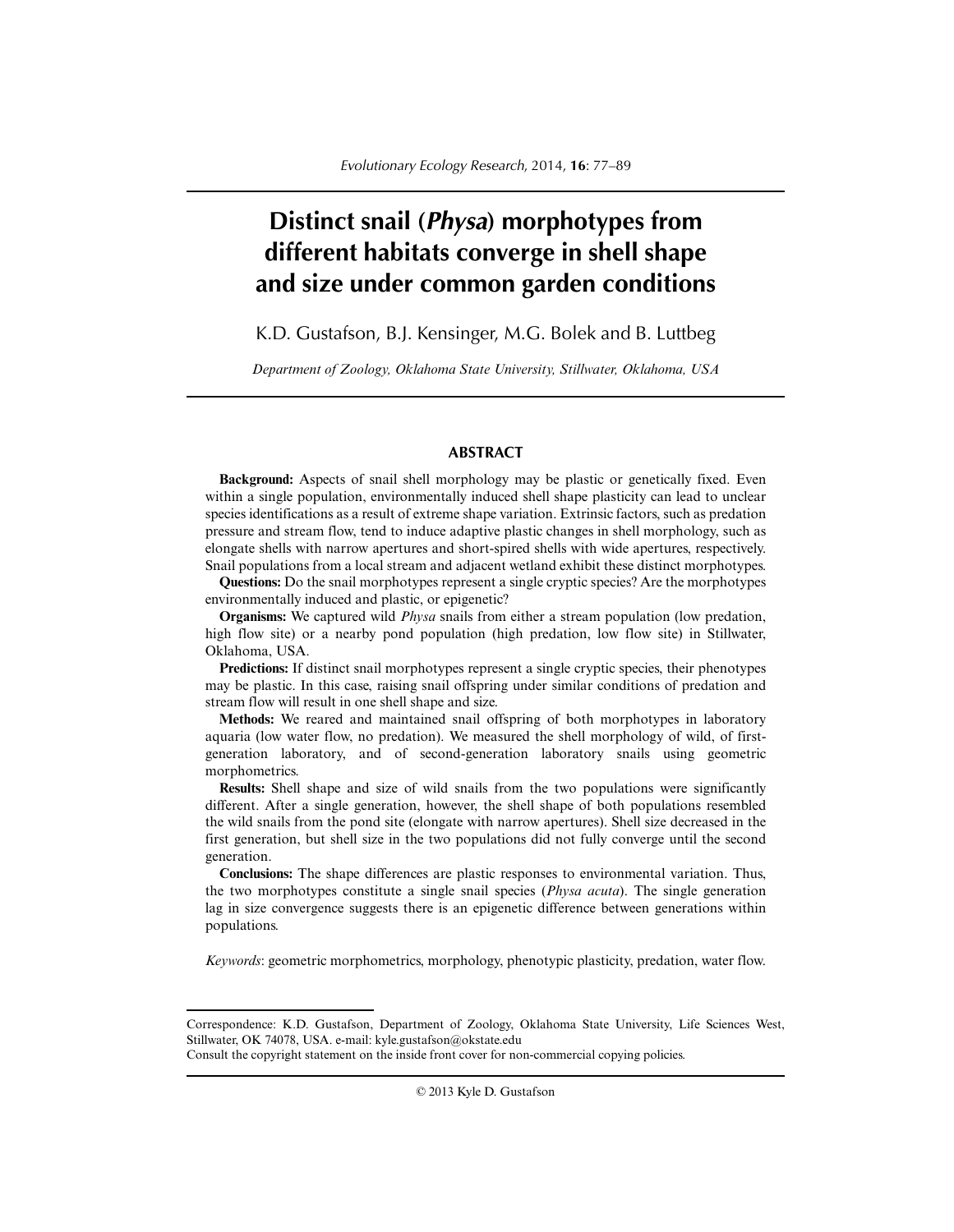## 78 Gustafson *et al.*

# **INTRODUCTION**

Phenotypic plasticity is a major focus of ecological and evolutionary research (West-Eberhard, 1989; DeWitt *et al.*, 1998; Pfennig *et al.*, 2010), especially with regard to its adaptive nature (Pigliucci, 2001). The ability of similar genetic backgrounds to produce wildly different phenotypes in different environments has been of notable interest across a diverse array of taxa (e.g. Bradshaw, 1965), including snails (Vermeij, 1995), which are becoming model organisms for the study of plasticity (Brönmark *et al.*, 2011).

Snail shell dimensions, the most easily quantifiable of morphological traits, have historically been considered phylogenetically informative in several publications regarding species identification (e.g. Burch, 1989). However, the ecological conditions of freshwater habitats have been suggested to induce plastic, sometimes adaptive, changes to shell morphology (Vermeij, 1995), and it is becoming increasingly evident that shell plasticity has led to historically unclear species identifications (Minton *et al.*, 2008; Perez and Minton, 2008). For example, snail species with extensive gene flow between populations can have dramatically different phenotypes within populations due to different habitat conditions, which has resulted in the misidentification of species based on morphology (Johnson and Black, 1999). Furthermore, local selection pressures can result in cryptic phenotypic plasticity within a single snail population when extreme intra-population morphological variation incorrectly suggests there are multiple species (Dillon et al., 2013).

Historical studies suggest stream size and flow induce dramatic changes in mollusc shell shape (Ortmann, 1920; Ball, 1922; Wiebe, 1926). This hypothesis has been tested several times and, generally, as a plastic response to water current and potential dislodgement, snail foot size and shell aperture width increase (Kitching *et al.*, 1966; Trussell *et al.*, 1993). Although water current undoubtedly has a large impact on shell plasticity, reciprocal transplant experiments suggest water current is not the sole factor affecting snail shell morphology (Etter, 1988). Dillon (2011) notes that differences in water flow are associated with differences in water chemistry, temperature, productivity, and biotic communities. This includes predation, which has also been suggested as a major force affecting snail shell morphology (Palmer, 1979; Trussell, 1996; DeWitt *et al.*, 2000; Langerhans and DeWitt, 2002; Salice and Plautz, 2011). In general, these studies indicate predation cues induce snails to produce thick, elongate shells with narrow apertures.

Snails in the family Physidae are morphologically diverse and molecular data suggest morphologically based species descriptions have overestimated physid species diversity by 50% (Wethington and Lydeard, 2007). Although several studies have demonstrated shell plasticity in physid snails when exposed to different environmental conditions (DeWitt *et al.*, 2000; Langerhans and DeWitt, 2002; Britton and McMahon, 2004), to our knowledge, no study has assessed changes in shell shape and size when distinct morphotypes experience the same ecological conditions.

In this study, we hypothesize that, in general, physid morphotypes are not distinct genetically, but are plastic responses to their environment. To test this hypothesis, we use two distinct *Physa* morphotypes: one from a pond in Teal Ridge Municipal Park and one from an adjacent stream in Babcock Park, Stillwater, Oklahoma, USA. Stevison (2013) suggested that these two unique site-specific morphologies are a response to the high density of predatory crayfish at Teal Ridge (more than 40 crayfish per trap) and the low density of predatory crayfish at Babcock Park (0 crayfish per trap but visually observed at the site). However, in his study, Stevison did not consider the effect of water current or other ecological factors on snail morphology. Here, we provide the first experimental assessment of these two hypotheses by raising the two geographically adjacent, but distinct *Physa*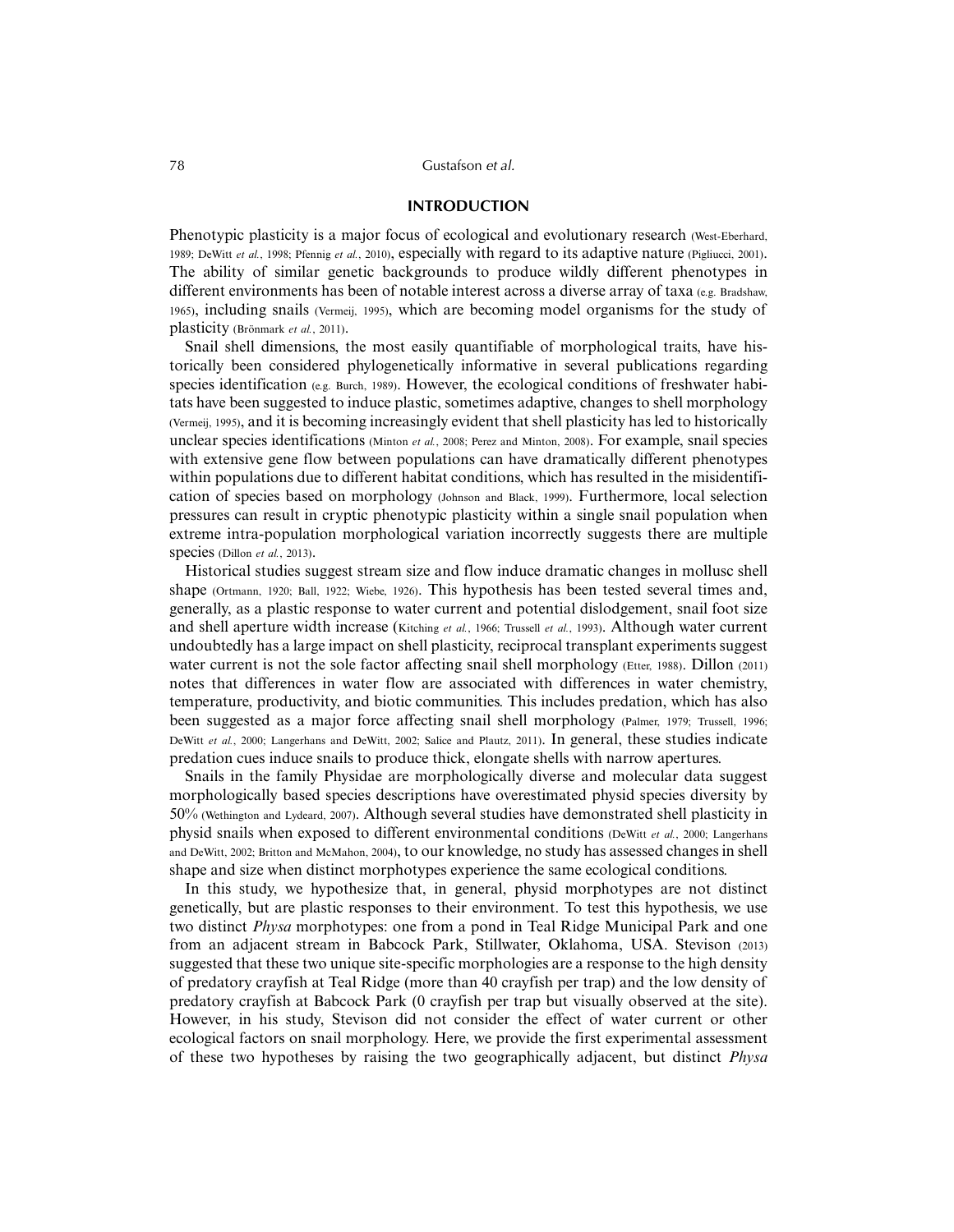morphotypes in a common garden (with no predators and no water current), and quantifying their morphology for two generations. If predation is the main driver of snail shell divergence between these two populations, we would expect to see the shape of snails previously exposed to predation pressure to converge across generations towards a shape of snails experiencing low predation pressure (Stevison, 2013). In contrast, if water current is the main driver of snail shape, we would expect to see the opposite pattern. It is also possible, given the numerous differences between pond and stream environments that both processes and/or additional processes are occurring simultaneously, in which case, the shell shape of common garden offspring would be expected to diverge away from both wild population morphotypes and converge towards a novel morphotype.

### **MATERIALS AND METHODS**

# **Specimen collection and culture**

We collected *Physa* snails from a pond at Teal Ridge Municipal Park [a high predation/low flow (HP/LF) site] and a stream in Babcock Park [a low predation/high flow (LP/HF) site] on 31 May 2013 in Stillwater, Oklahoma. Teal Ridge (henceforth: HP/LF) is a restored wetland area characterized by ephemeral ponds that remain seasonally inundated most of the year. Babcock Park (henceforth: LP/HF), in contrast, is located along Stillwater Creek. The stream flows from an Army Core of Engineers Dam approximately 10 km upstream. Collection sites are approximately 600 m away. However, at its minimum, the pond is only 200 m away from the creek and during heavy rains, drains into Stillwater Creek through a man-made drainage. Approximately 100 snails of unknown ages were collected from each location and placed in one of two respective 5-gallon (22.73-litre) sterile buckets filled twothirds full with dechlorinated well water. Ten algal pellets were placed in each bucket as a food source for snails, and the buckets were aerated in the laboratory overnight. To induce snails to lay eggs, porcelain, Styrofoam™, and plastic containers were placed in each bucket as egg-laying substrates. Egg masses were collected from each substrate the following day. Immediately after egg collection, we preserved 20 wild (generation F0) randomly selected snail individuals from each population in 95% ethanol.

Next, we prepared six 10-gallon (45.46-litre) tanks filled with 9.8 gallons (44.55 litres) of dechlorinated tap water and 5 cm of washed gravel for substrate. All tanks were aerated, room temperature was held constant at  $25 \pm 1^{\circ}$ C, and fluorescent lights were set to a 14/10 h light/dark cycle. Five egg masses (containing 50–60 eggs each) produced by F0 snails from the HP/LF site were split into thirds and deposited evenly into three of the 10-gallon laboratory tanks. We then repeated this procedure for the other three tanks with eggs produced by F0 snails from the LP/HF site. In this way we controlled for the genetic structure in each tank, but attempted to maintain some of the variation from each population. Hatched first laboratory generation (F1) snails were fed algae pellets and frozen green leaf lettuce *ad libitum*. Consistent with previous reports (Wethington and Dillon, 1993), F1 snails began laying eggs within 6–7 weeks of hatching.

Seven weeks after hatching, we removed all F1 snails from each tank and left all snail egg masses produced by the F1 individuals intact. We preserved 20 randomly selected F1 snails from each tank in 95% ethanol. Similarly, after an additional 7 weeks, 20 randomly selected second-generation (F2) laboratory snails were preserved from each tank as previously described. To assess snail size and shell morphology, we photographed all preserved F0, F1,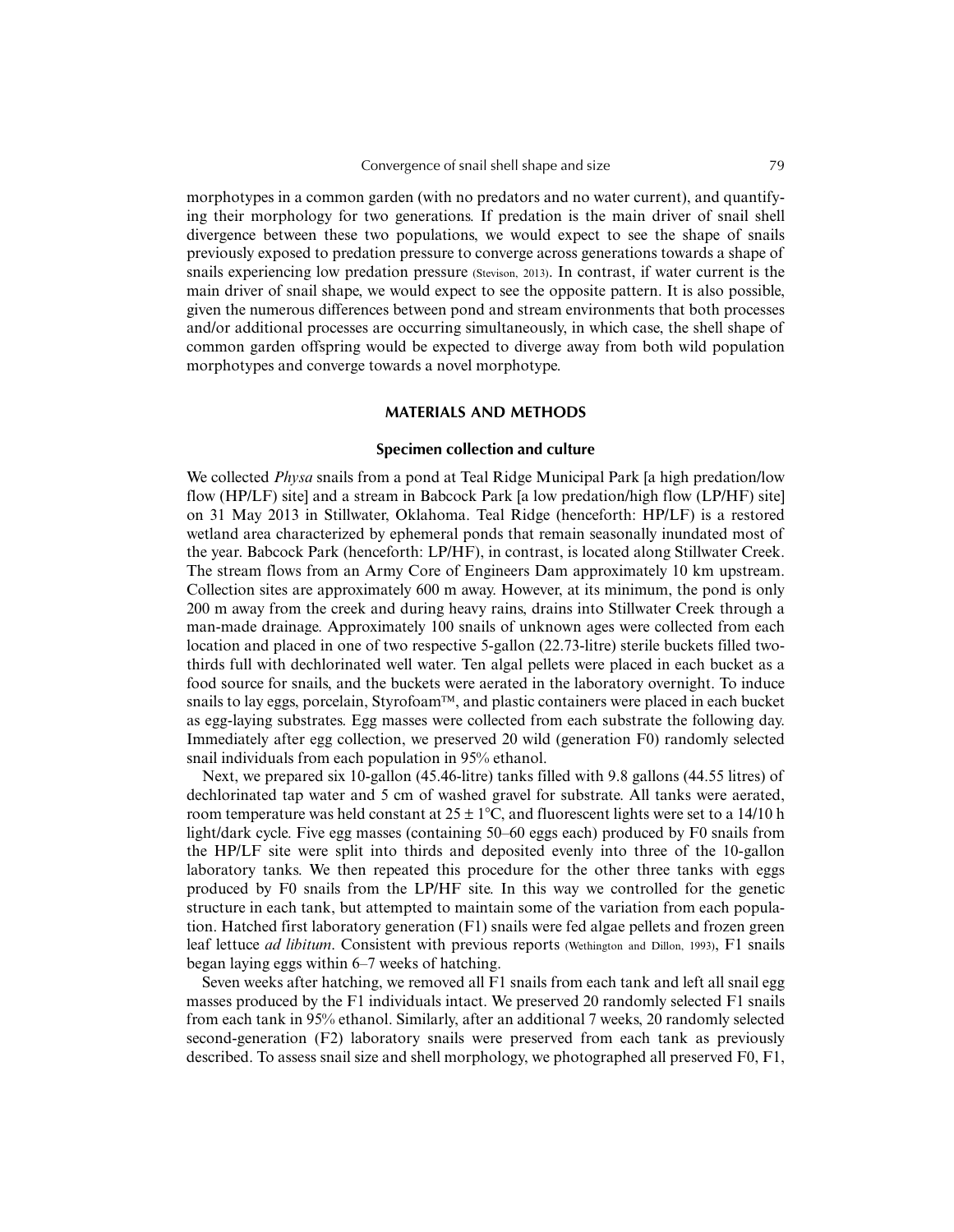## 80 Gustafson *et al.*

and F2 snails. Briefly, fixed snails were individually placed ventral side up next to a ruler with the apex away from the individual taking the photograph (Fig. 1A). Digital images were taken with a Canon G11 Powershot digital camera attached to an Olympus SZ61 trihead dissecting microscope. All snails were deposited as voucher specimens in the Museum of Zoology: Mollusk Division, University of Michigan (UMMZ accession numbers: UMMZ304402–UMMZ304407).

#### **Molecular and morphological species identification**

We sequenced the cytochrome oxidase *c* subunit I (COI) mitochondrial gene for three individuals from each population. All DNA extractions were performed by grinding frozen (-80°F) soft tissue from snail bodies and using E.Z.N.A.® Insect DNA kits (Omega BioTek, Norcross, GA, USA). We used the following primer pair: LCO1490 (forward) 5'-GGT CAA CAA ATC ATA AAG ATA TTG G-3' and HCO2198 (reverse) 5'-TAA ACT TCA GGG TGA CCA AAA AAT CA-3'. We performed PCRs using an initial denaturing of 94°F for 3 min, followed by 35 cycles of denaturation at  $94^{\circ}$ F for 30 s, annealing at 47°F for 1 min, and extension at 72F for 1 min. We used one final hold of 72F for 7 min. PCR products were gel-purified and cleaned with the Wizard® SV Gel and PCR Clean-Up System (Promega, Madison, WI, USA). Sequencing was performed in both directions for all sequences at the Core Facility of Oklahoma State University on an ABI7000 sequencing analyser. We reverse complemented and aligned sequences using CLC Main Workbench 6.8.2, then edited alignments by hand. Sequences were subsequently deposited in GenBank (accession numbers: KJ769123–KJ769128). DNA sequences were compared with other



**Fig. 1.** Landmark locations for *Physa acuta* snails on (A) a typical photograph and (B) the consensus snail (i.e. the average shape of all snails). Homologous landmarks  $(LM 1-11)$  are represented by circles; sliding landmarks (SLM 12–22) are represented by squares. Dashed lines indicate connections with sliding landmarks and solid lines were added for visualization. Scale bar = 8.0 mm.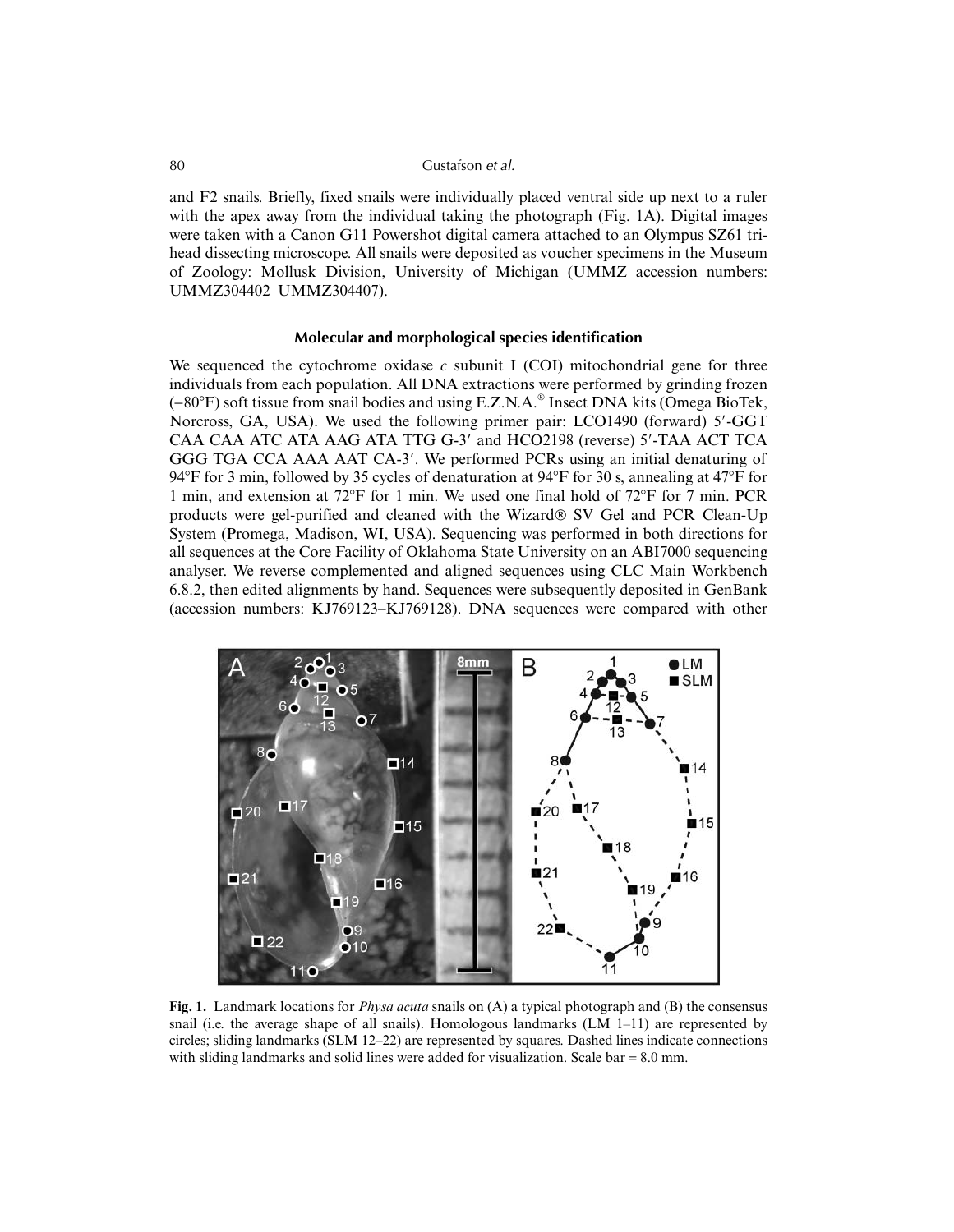sequences in GenBank using BLAST (Morgulis *et al.*, 2008), which utilized program BLASTN 2.2.29 (Zhang *et al.*, 2000). In addition, snails were identified by penial complex according to Wethington (2004) and Wethington and Lydeard (2007).

# **Shape and size analyses**

We used geometric morphometric methods to assess snail shell morphology (Rohlf and Marcus, 1993; Zelditch *et al.*, 2004). We digitized 22 landmarks (Fig. 1) on digital images of each specimen  $(N = 260)$  using tpsDig2 (Rohlf, 2013). Snails that lacked homologous landmarks (i.e. discrete and easily recognizable endpoints) or semi-landmarks (i.e. not a discrete endpoint; treated here as equidistant points along curves or whorls) because of broken shells (typically broken apertures and apexes) were removed from the analyses [for landmark discussion, see Zelditch *et al.* (2004)], resulting in 128 HP/LF snails (F0 = 20, F1 = 57, F2 = 51) and 128 LP/HF snails (F0 = 19, F1 = 55, F2 = 54). We used tpsRelw (Rohlf, 2010) to perform generalized least-squares Procrustes superimposition [i.e. rotation, translation, and scaling to remove positional effects (Bookstein, 1991)] to obtain shape variables (partial and relative warps) for further analyses.

Relative warp (RW) axes (i.e. axes that summarize the variation in shape among the specimens) were used to test population source and generation effects on snail shell morphology using a multivariate analysis of covariance (MANCOVA). In addition, we calculated a divergence vector (DV), according to Langerhans (2009), as a measure of directional differences in shape across full shape space (i.e. all relative warps). Briefly, we performed a principal components analysis (PCA) of the sums of squares and crossproducts matrix of the generation term from the MANCOVA to derive an eigenvector of divergence (Langerhans, 2009). The divergence vector describes linear combinations of dependent variables exhibiting the greatest differences between generations (within populations) in Euclidean space and avoids distortion of shape space. An analysis of covariance (ANCOVA) was used to test for significant shape divergence between generations within and between source populations. Centroid size (i.e. the square-root of the sum of squared distances from the landmarks to the centroid of the landmarks) was used as the measure of snail size. To account for geometric morphometric allometry, centroid was included as a covariate in all shape analyses. Furthermore, an analysis of variance (ANOVA) of centroid size was used to test for significant generational differences in size within and between populations. To allow for easier interpretation, we also calculated snail shell length, shell width, aperture length, aperture width, spire length, and spire angle using tpsDig and assessed the correlation of these traditional snail shell metrics with RW axes, divergence vector, and centroid. We used tpsRegr (Rohlf, 2011) to visualize shape differences relative to DV scores.

#### **RESULTS**

#### **Molecular and morphological species identification**

The lengths of the six COI gene sequences ranged from 615 to 684 bp. For all six sequences, the BLAST search resulted in 72 hits for *Physella acuta* [≈*Physa acuta* (Wethington and Lydeard, 2007)] and 2 hits for *Physella virgata* [recently synonymized with *Physa acuta* (Wethington and Lydeard, 2007)]. In addition, for all sequences, at least the first 20 BLAST results for each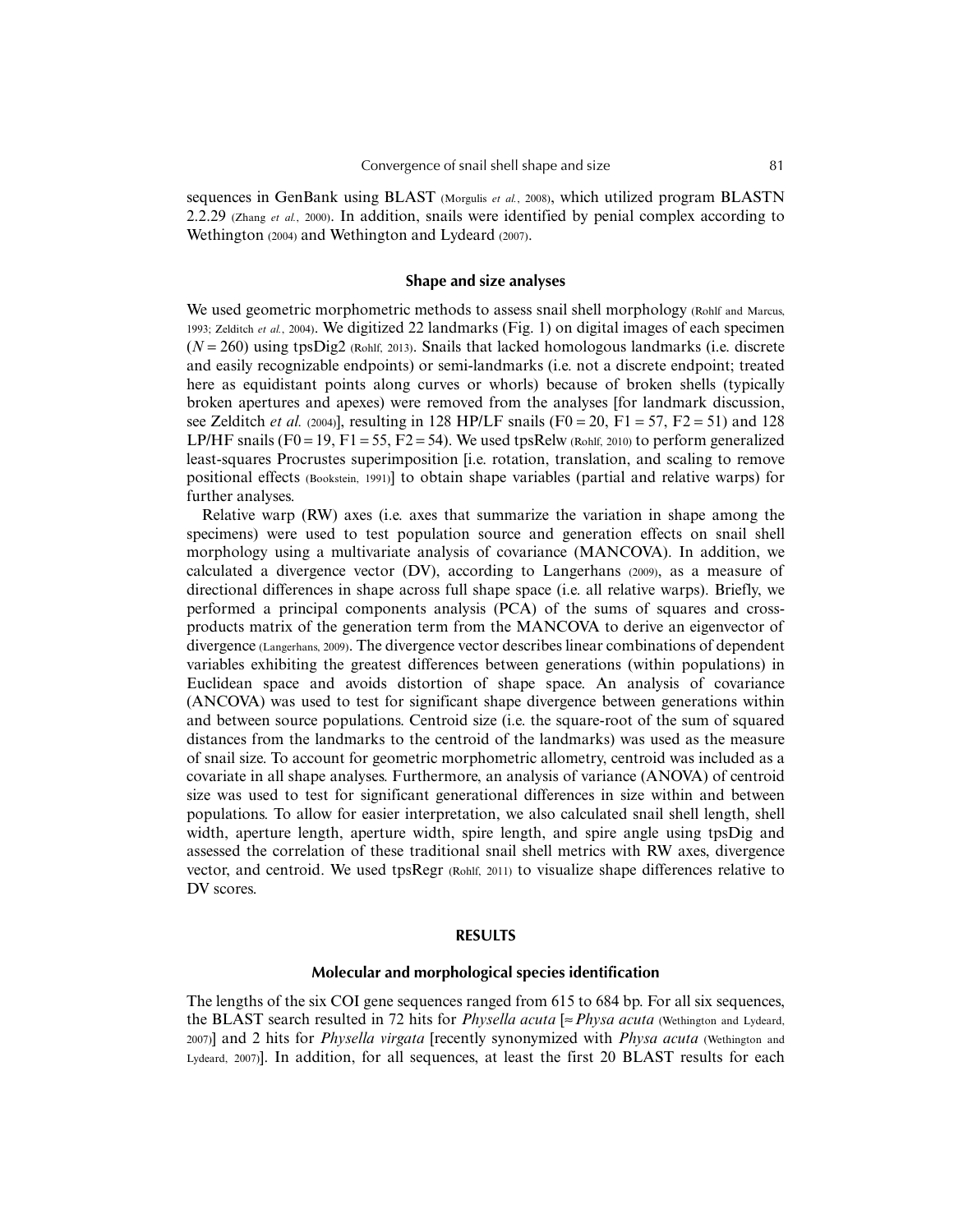## 82 Gustafson *et al.*

sequence had a 98–99% identity score for *Physella acuta* and/or *Physella virgata*. The top BLAST results, in all cases, included the sequence AY651170.1 (*Physella virgata*) or KF737951.1 (*Physella acuta*) (mean maximum score  $\pm$  s.p.: 1154.67  $\pm$  37.55; mean maximum identity:  $98.83 \pm 0.41\%$ ; mean *E*-value:  $0.0 \pm 0$ ). Analyses based on penial morphology were consistent with molecular sequence data. Each snail had the same overall penial complex indicative of *Physa acuta*, including a preputial gland and one-part, non-glandular, muscular, penial sheath (Wethington, 2004; Wethington and Lydeard, 2007).

## **Shape and size analyses**

The relative warp (RW) analysis resulted in 9 RW axes, each accounting for more than 1% of the overall shape variation. Of those, the first 2 RW axes accounted for 70.11% of the shape variation (Fig. 2) and RW axes 1–4 (81.75% cumulative shape variation) were the only axes to each account for more than 5% of shape variation (Table 1). RW axis 1 was significantly and primarily related to measures of snail shape, including various spire and aperture width–length ratios and was weakly related to snail length and width measurements by themselves (Table 1). We interpret the range of RW axis 1 as a change in snail shell shape from shells with relatively wide apertures and relatively short spires to shells with relatively narrow aperture widths and relatively long spires. RW axis 2 was also significantly and primarily related to snail shape, including spire length ratios, aperture-length to shell-length ratio, and spire angle (Table 1). We interpret RW axis 2 as a change in snail shell shape from shells with relatively long apertures and spires to more compact shells (i.e. those with relatively short aperture and spire lengths). In addition, spire angle decreased with increasing values on both RW axes.



**Fig. 2.** Shape variation of all *Physa acuta* snails (i.e. wild and laboratory-reared) from HP/LF and LP/HF. Overlaid thin-plate spline deformation grids are models of snail phenotypes on the extreme ends of the relative warp axes. Values for the models along the x-axis (y value = 0) are  $-0.15$  and 0.10. Values for the models along the y-axis (x value = 0) are 0.06 and  $-0.06$ .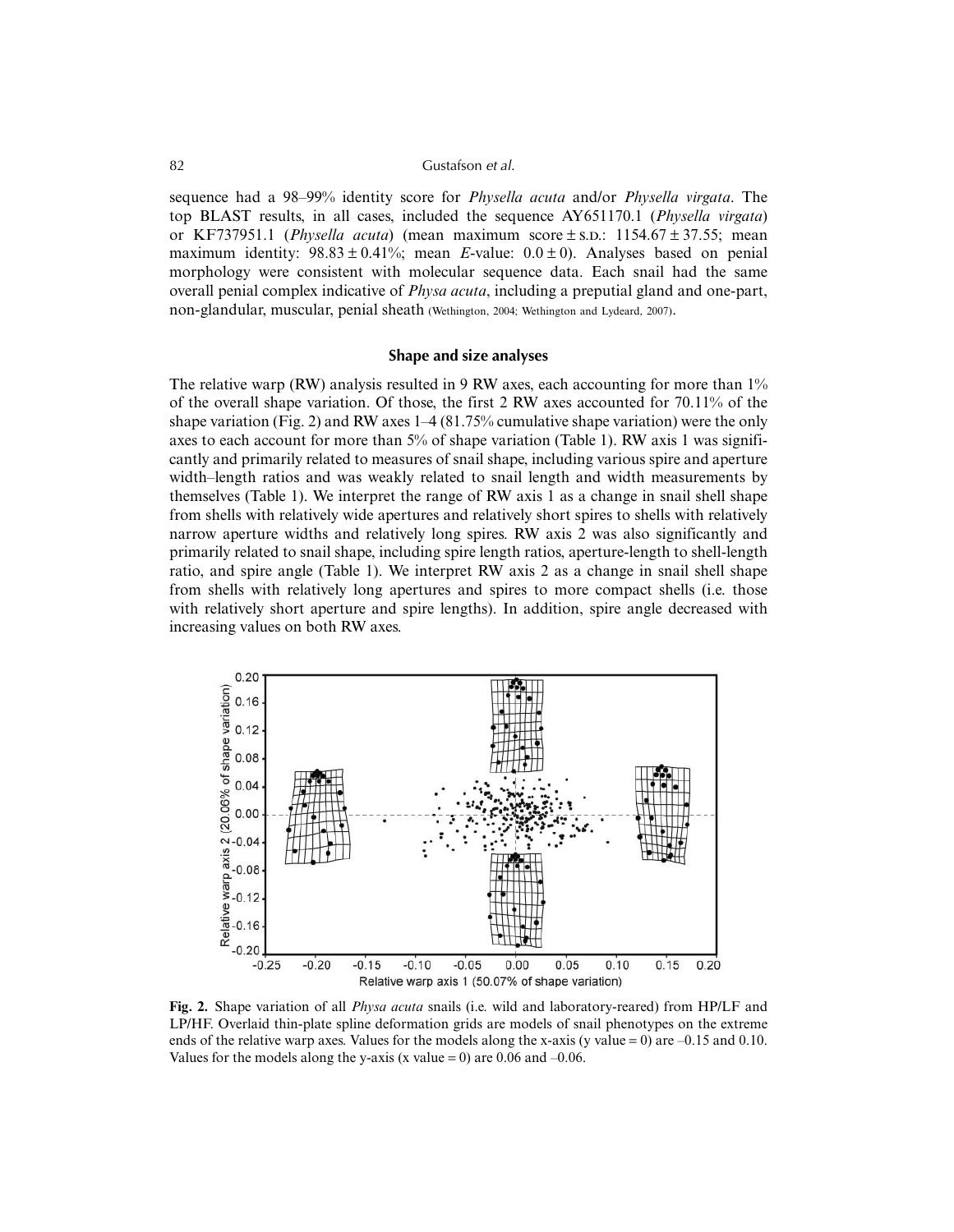|                      |         | <b>Size</b> |         |         |         |          |
|----------------------|---------|-------------|---------|---------|---------|----------|
| Variable             | RW1     | RW2         | RW3     | RW4     | DV      | Centroid |
| Shell length (SL)    |         |             |         | 0.07    |         | 0.99     |
| Shell width (SW)     |         |             |         |         |         | 0.97     |
| Aperture length (AL) | $-0.05$ |             |         | 0.06    |         | 0.97     |
| Aperture width (AW)  | $-0.13$ |             |         | 0.06    | $-0.07$ | 0.87     |
| Spire length (SPL)   |         | 0.15        |         |         |         | 0.75     |
| Spire angle (SPA)    | $-0.25$ | $-0.27$     |         |         | $-0.27$ | $-0.11$  |
| SW-SL ratio          | $-0.20$ | $-0.27$     | $-0.25$ | $-0.04$ | $-0.24$ |          |
| AL-SL ratio          | $-0.38$ | $-0.52$     |         |         | $-0.32$ |          |
| AW-SL ratio          | $-0.63$ |             | $-0.19$ |         | $-0.48$ |          |
| SW-AL ratio          |         |             | $-0.47$ |         |         |          |
| AW-SW ratio          | $-0.40$ | 0.24        |         | 0.05    | $-0.24$ |          |
| AW-AL ratio          | $-0.31$ | 0.26        | $-0.26$ |         | $-0.22$ |          |
| <b>SPL-SL</b>        | 0.44    | 0.29        |         | $-0.08$ | 0.26    |          |
| SPL-SW               | 0.43    | 0.34        |         |         | 0.30    |          |
| SPL-AL               | 0.45    | 0.37        |         |         | 0.29    |          |
| <b>SPL-AW</b>        | 0.69    | 0.07        |         | $-0.06$ | 0.46    |          |
| SPL-SPA              | 0.08    | 0.18        |         |         | 0.08    | 0.65     |

**Table 1.** Significant ( $P < 0.05$ ) Bonferroni-corrected Pearson's  $R^2$  correlations for shape (RW: relative warp axes accounting for more than 5% of shape variance; DV: divergence vector) and size (centroid) with traditional snail morphological metrics

*Note*:  $R^2$  values > 0.5 are in **bold**. Non-significant correlations are not presented (-).

For snails reared in laboratory tanks (i.e. F1 and F2), nested ANOVA results indicate that tank, nested within source, did not have a significant effect on shape  $(F_{4,210} = 0.494,$  $P = 0.74$ ). Furthermore, there was no significant effect of tank when nested within source  $\times$  generation ( $F_{9,205}$  = 1.03,  $P = 0.41$ ). Thus, tank was dropped from the analysis and snails from the same source and same generation were pooled for further analyses. Size was significantly related to shape (Table 2), indicating the presence of geometric morphometric allometry. Thus, size was included as a covariate in subsequent analyses. MANCOVA results indicate that there were significant shape differences between source populations, generations, and a significant source  $\times$  generation interaction (Table 2 and Fig. 3).

The interpretation of DV is similar to the interpretation of RW axis 1 where snail shells with negative DV scores had relatively wide apertures, relatively short spires, and wide spire angles; snail shells with high DV scores had relatively narrow apertures, long spires, and narrow spire angles (Table 1 and Fig. 4). However, compared with RW axis 1, DV had lower correlation coefficients with specific variables as a result of being a measure over full shape space (i.e. over all RW axes). ANCOVA results for DV were congruent with our MANCOVA results for RW axes (Table 2). However, the DV analysis made multiple comparisons readily apparent. Results of the ANCOVA indicated that wild (F0) stream (LP/HF) and pond (HP/LF) snails had significantly (*P* < 0.001) different shapes (Figs. 3 and 4). However, there were no significant shape differences between source populations within the F1 generation ( $P = 0.65$ ) or the F2 generation ( $P = 1.0$ ) (Figs. 3 and 4A). In a multiple-comparison of means, the LP/HF F0 generation of snails was the only group to be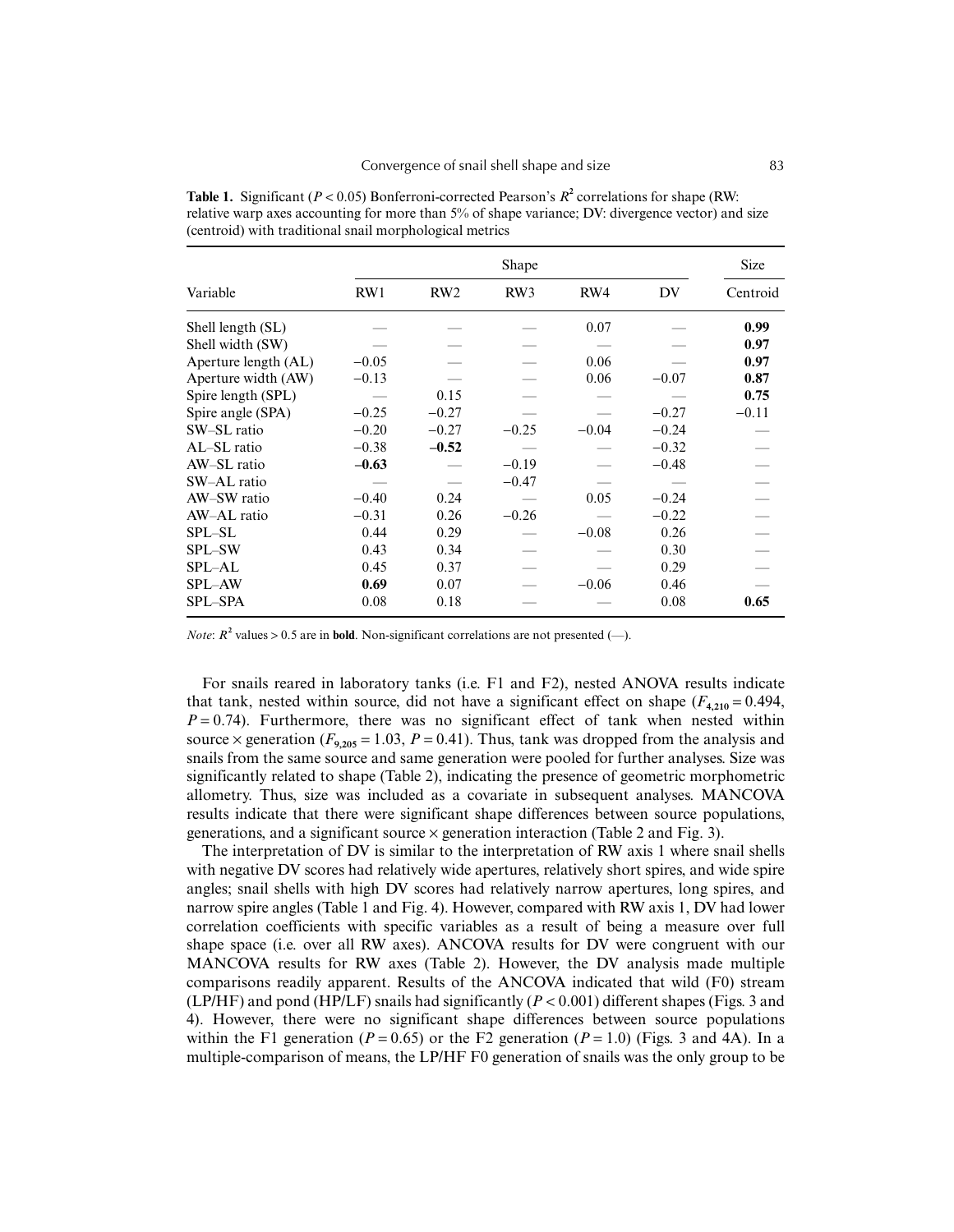| <b>Table 2.</b> Results of MANCOVA examining shape variation (relative warps) and ANCOVA |
|------------------------------------------------------------------------------------------|
| examining shape variation described by the divergence vector                             |

| Predictor                      | <b>MANCOVA</b> |                |         |         |       | <b>ANCOVA</b> |         |  |
|--------------------------------|----------------|----------------|---------|---------|-------|---------------|---------|--|
| variable                       | Wilks' λ       | F              | d.f.    | P       | F     | d.f.          | P       |  |
| Centroid (size)                | 0.61           | 3              | 40, 210 | < 0.001 | 4.51  | 1.250         | 0.035   |  |
| Population                     | 0.58           | $\overline{4}$ | 40, 210 | < 0.001 | 17.78 | 1,250         | < 0.001 |  |
| Generation                     | 0.33           | 4              | 80, 420 | < 0.001 | 21.9  | 2, 250        | < 0.001 |  |
| Population $\times$ Generation | 0.3            | $\overline{4}$ | 80, 420 | < 0.001 | 13.35 | 2.250         | < 0.001 |  |



**Fig. 3.** Shape variation of (A) wild (F0) *Physa acuta* snails, (B) first-generation (F1) laboratory-reared snails, and (C) second-generation (F2) laboratory-reared snails from HP/LF and LP/HF. (D) Combined data with population centroids (± 95% confidence intervals) display generational shape changes for each source population.

significantly different from all the other groups (Fig. 4A) and was the only group with a centroid and 95% confidence intervals that did not cross the intercept of either major RW axis (Fig. 3D). After a single generation, the shape from both populations converged (Figs. 3B and 4A). Finally, the shape of both F2 generation snails converged in the opposite direction of the LP/HF F0 snails (Fig. 4A). The shell shapes of F2 generation snails from both populations were nearly identical to and not significantly different from HP/LF F0 snails (Figs. 3D and 4A). In addition, HP/LF snails (F0, F1, and F2) did not significantly change shape throughout the experiment (Fig. 4A). DV scores ranged from −13.14 to 8.73 and a gradient in shell shape (from snails with wide apertures, short spires, and wide spire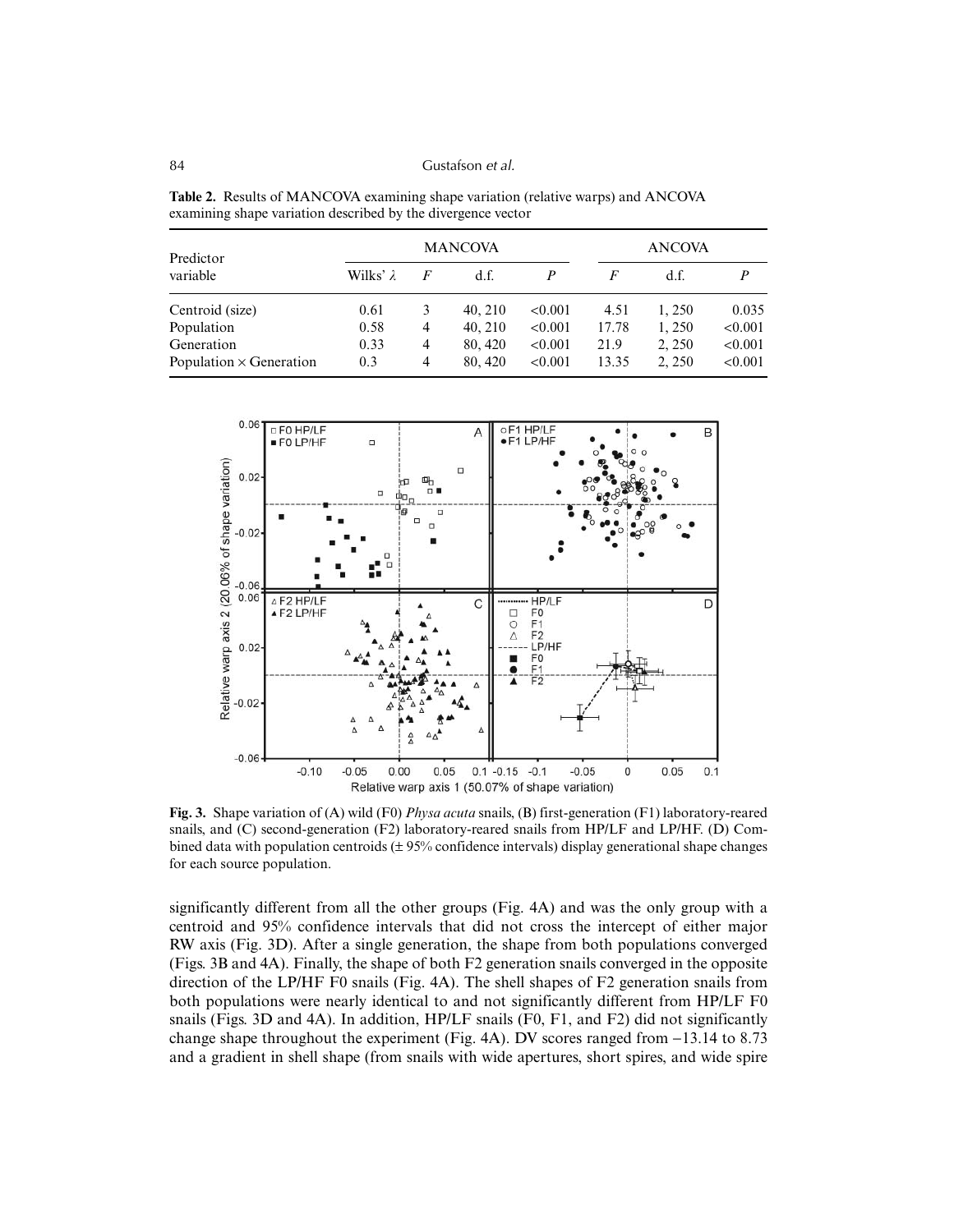

**Fig. 4.** Shape [divergence vector (DV)] convergence (A) of *Physa acuta* snails from HP/LF and LP/HF over full shape space. Generation F0: wild snails; F1: first-generation laboratory-reared snails; F2: second-generation laboratory-reared snails. Means with 95% confidence intervals are presented (letters indicate significantly homogenous groups based on Bonferroni *post-hoc* tests). Thin-plate spline deformation grids (B) represent extreme shape variation along the DV (i.e. y-axis of Fig. 4A) over the observed range. Lines between landmarks are displayed for visual purposes only.

angles to snails with narrow apertures, tall spires, and small spire angles) could be visualized over the observed range (Fig. 4B).

Size (centroid) showed similar patterns to shape where size was significantly related to generation ( $F_{2,250}$  = 192.43,  $P < 0.001$ ), population source ( $F_{1,250}$  = 159.69,  $P < 0.001$ ), and a generation  $\times$  source interaction ( $F_{2,250} = 54.24$ ,  $P < 0.001$ ). All statistical relationships remained significant when the wild-caught F0 generation snails (of unknown age) were removed from the analysis. Overall, wild HP/LF snails were much larger than wild LP/HF snails (mean shell length  $\pm$  s.d.: HP/LF F0, 10.38  $\pm$  1.47 mm; LP/HF F0, 6.96  $\pm$  1.17 mm). Within each population, size significantly decreased in the first generation (HP/LF F1: 7.64  $\pm$  0.95 mm; LP/HF F1: 6.17  $\pm$  0.72 mm) until the sizes of snails from both populations converged in the F2 generation (HP/LF F2:  $5.46 \pm 0.81$  mm; LP/HF F2:  $5.53 \pm 0.75$  mm) (Fig. 5). Centroid was significantly and strongly correlated to length and width variables (Table 1), all of which showed the same patterns as centroid (data not shown). Centroid was also negatively correlated to spire angle, suggesting larger individuals had smaller spire angles as indicated by the strong relationship with the spire-length to spire-angle ratio (Table 1).

#### **DISCUSSION**

Our work indicates that although offspring of wild snails from both populations became smaller, they both converged on a single phenotype. In addition to the molecular and penial data, the complete convergence of both size and shape in these two populations suggests that these two morphotypes are indeed the same species, *Physa acuta*, and the phenotypic differences are plastic responses to environmental variation. We suggest that this pattern may be common in freshwater snails and our study supports the overestimation of physid species based on shell characteristics alone (Wethington and Lydeard, 2007).

The most notable result of shape, which rapidly converged, is that both populations converged on the wild pond (HP/LF) morphotype. Although offspring of snails from the pond (HP/LF) dramatically decreased in size compared with offspring of snails from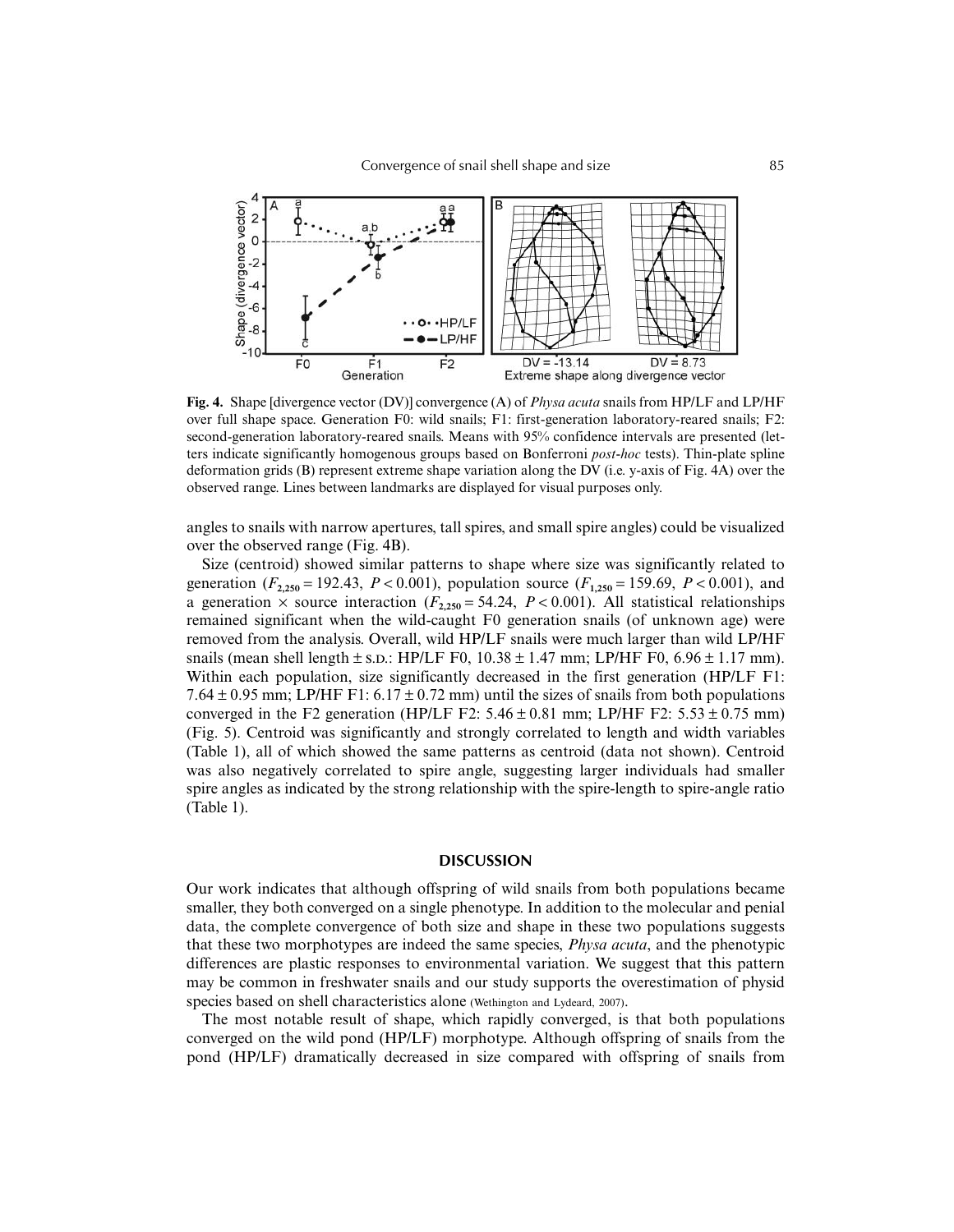86 Gustafson *et al.*



**Fig. 5.** Size (centroid) convergence of *Physa acuta* snails from HP/LF and LP/HF through multiple generations. Generation F0: wild snails; F1: first-generation laboratory-reared snails; F2: secondgeneration laboratory-reared snails. Means with 95% confidence intervals are presented (letters indicate significantly homogenous groups based on Bonferroni *post-hoc* tests).

the stream (LP/HF) habitat, it was the offspring of stream snails (LP/HF) that changed shape and ultimately converged with the shape of F0, F1, and F2 pond (HP/LF) snails. Several studies have demonstrated a plastic response of snail shell morphology to predation (Palmer, 1979; Trussell, 1996; DeWitt *et al.*, 2000; Langerhans and DeWitt, 2002; Salice and Plautz, 2011). For these two *P. acuta* populations specifically (elongate shells with narrow apertures vs. short-spired shells with wide apertures), Stevison (2013) hypothesized that the unique site-specific morphologies were a response to the high density of predatory crayfish at the Teal Ridge pond (HP/LF) and the low density of predatory crayfish at Stillwater Creek (LP/HF). This hypothesis predicts that the lack of predators in the laboratory would release any energetically costly predator-induced morphologies, resulting in a shell shape shift towards the stream (LP/HF) morphotype (short-spired shell with wide aperture) or resulting in a novel morphotype. This was not the case and, although there are many potentially different environmental characteristics between ponds and streams, these results are congruent with the hypothesis that water current is a major factor affecting molluscan shape. The water current in Stillwater Creek is relatively high compared with the standing water in the Teal Ridge pond, and as an induced plastic response, foot size and aperture width may increase in stream (LP/HF) snails to resist dislodgement (Kitching *et al.*, 1966; Etter, 1988; Trussell *et al.*, 1993). It is also possible that a predator-defended phenotype was retained throughout generations in the pond (HP/LF) snails, even in the absence of predatory cues. Similarly, in the absence of water flow, the offspring of stream (LP/HF) snails could have converted to a 'default' predator-defended phenotype. In other words, predation could be the predominant ultimate cause of shell morphology, whereas water current could simply be a proximate cause. However, the shape of the wild pond snails (HP/LF) may not have been a specific response to predation at all, and the resultant shape of wild pond snails (HP/LF) and laboratory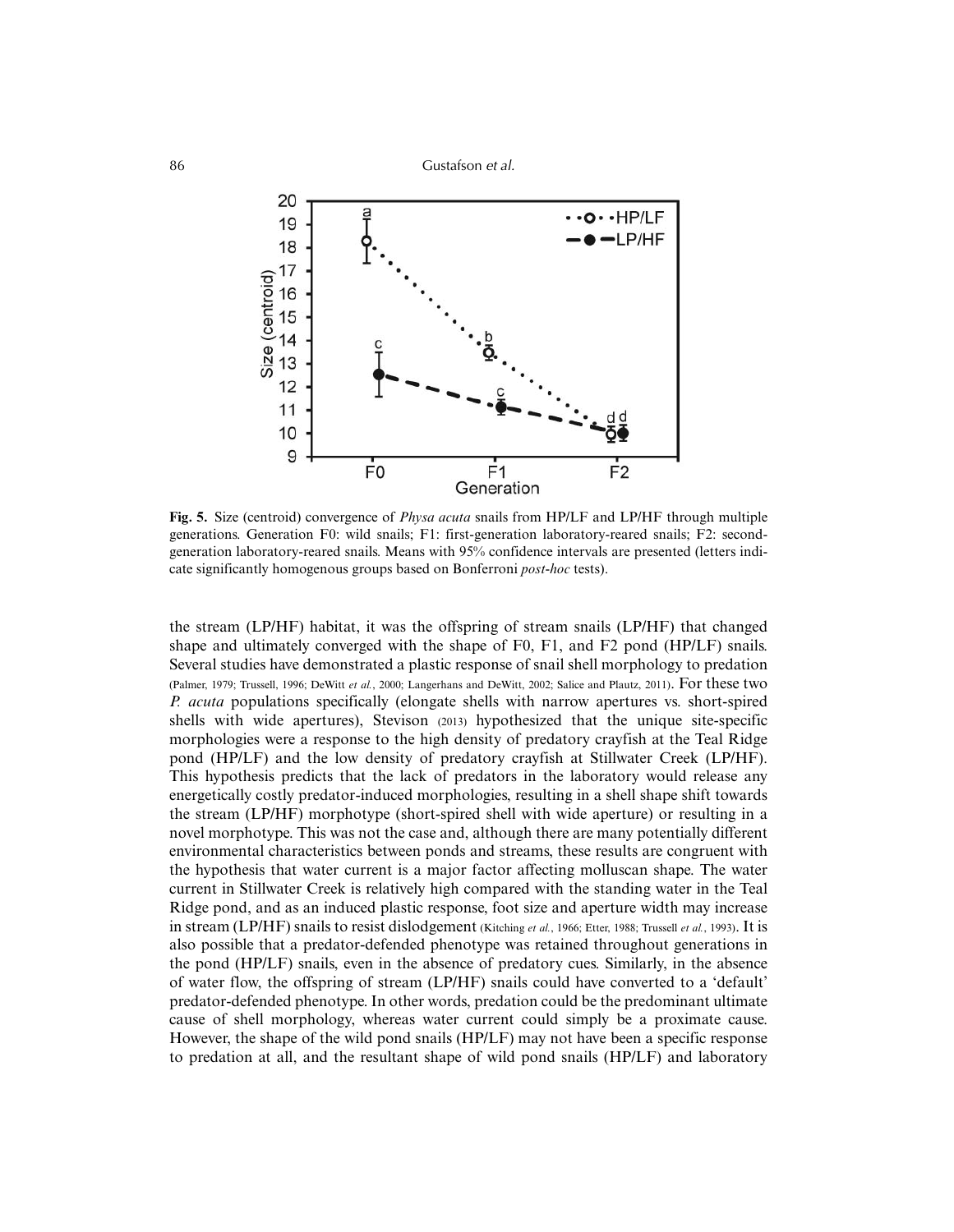snails may simply be a 'default' developmental morphotype of *P. acuta* snails in standingwater environments.

Whereas shape appears to be plastic and converged on the pond morphotype (HP/LF) after a single generation, snail size did not converge until the F2 generation. We hypothesize that the reduction in snail size was not a response to selection or any specific genetic differences between populations and generations but a result of early maturation. For example, Clampitt (1970) observed dramatic size reductions and early maturation in two *Physa* species under laboratory conditions where snails tended to mature and reproduce well within 2 months. Similarly, Wethington and Dillon (1993) observed laboratory-reared *Physa* snails reproducing around 6–8 weeks after hatching. DeWitt (1955) suggested the lack of fluctuating environmental variables (i.e. temperature, water level, parasites, dissolved oxygen, and food) allows laboratory snails the opportunity to successfully develop and reproduce, whereas wild snails would be less likely to experience these conditions. Thus, maturation at a smaller size may simply be a result of optimal habitat conditions and the allotment of resources from somatic growth to reproduction. Although both populations became smaller, there was a single generation lag in size convergence that was not observed for shape. This single generation lag in size convergence may be a maternal effect or some other epigenetic difference between generations. An obvious difference between the early environments of the F1 and F2 generation snails was the egg sac itself. The F1 snails were reared from wild snails that produced eggs sacs that could potentially contain hormonal or nutritional differences depending on the nutritional, environmental, or developmental state of the functional mother. The other major difference between generations was the age and maturity of the bacterial community in each tank. The different sizes of snails between generations may be a result of F2 generation snails being exposed to an older and more stable microbe fauna; however, we could only speculate as to the mechanism for this possible relationship because it has not been studied.

In conclusion, we set out to assess whether the morphological variation between these two geographically adjacent but distinct morphotypes was a result of phenotypic plasticity or genetics. The pond (HP/LF) and stream (LP/HF) snails are a single species with a large amount of phenotypic plasticity in shell morphology. These snails converged with the shape of pond (HP/LF) snails after only a single generation. Although snails from both populations became smaller, there was a single generation lag in size convergence, suggesting either a maternal or other epigenetic difference between generations, but not a classical genetic difference between populations. Although we cannot rule out that other environmental factors were involved in the shell shapes expressed in our laboratory-reared snails, our results suggest that water current (or lack of current and/or associated correlates) has a large impact on snail shell morphology.

# **ACKNOWLEDGEMENTS**

We thank Michi Tobler (Oklahoma State University) for his advice on morphometric analyses and Robert Dillon (College of Charleston) for several communications and valuable insights. This project was partially funded by two Southwestern Association of Parasitologists research grants awarded to K.D.G. and by a National Science Foundation grant (DEB-0949951) awarded to M.G.B.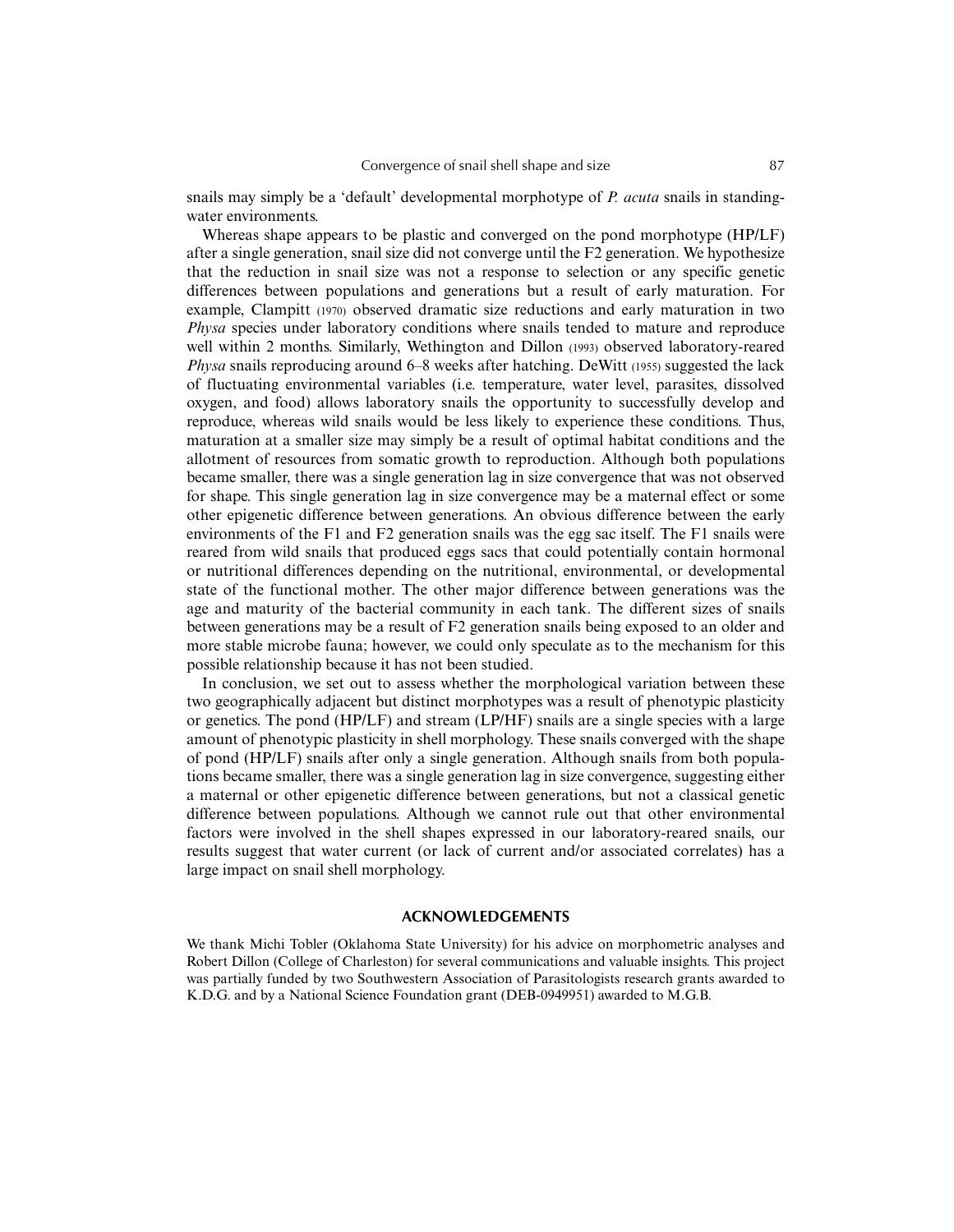### **REFERENCES**

- Ball, G.H. 1922. Variation in freshwater mussels. *Ecology*, **3**: 93–121.
- Bookstein, F. 1991. *Morphometric Tools for Landmark Data: Geometry and Biology*. New York: Cambridge University Press.
- Bradshaw, A.D. 1965. Evolutionary significance of phenotypic plasticity in plants. *Adv. Genet.*, **13**: 115–155.
- Britton, D.K. and McMahon, R.F. 2004. Environmentally and genetically induced shell-shape variation in the freshwater pond snail *Physa* (*Physella*) *virgata* (Gould, 1855). *Am. Malacol. Bull.*, **19**: 93–100.
- Brönmark, C., Lakowitz, T. and Hollander, J. 2011. Predator-induced morphological plasticity across local populations of a freshwater snail. *PLOS One*, **6**: e21773.
- Burch, J.B. 1989. *North American Freshwater Snails*. Hamburn, MI: Malacological Publications.
- Clampitt, P.T. 1970. The comparative ecology of the snails *Physa gyrina* and *Physa integra* (Basommatophora: Physidae). *Malacologia*, **10**: 113–151.
- DeWitt, R.M. 1955. The ecology and life history of the pond snail *Physa gyrina*. *Ecology*, **36**: 40–44.
- DeWitt, T.J., Sih, A. and Wilson, D.S. 1998. Costs and limits of phenotypic plasticity. *Trends Ecol. Evol.*, **13**: 77–81.
- DeWitt, T.J., Robinson, B.W. and Wilson, D.S. 2000. Functional diversity among predators of a freshwater snail imposes an adaptive trade-off for shell morphology. *Evol. Ecol. Res.*, **2**: 129–148.
- Dillon, R.T. 2011. Robust shell phenotype is a local response to stream size in the genus *Pleurocera* (Rafinesque, 1818). *Malacologia*, **53**: 265–277.
- Dillon, R.T., Jacquemin, S.J. and Pyron, M. 2013. Cryptic phenotypic plasticity in populations of the freshwater prosobranch snail, *Pleurocera canaliculata*. *Hydrobiologia*, **709**: 117–127.
- Etter, R.J. 1988. Asymmetrical developmental plasticity in an intertidal snail. *Evolution*, **42**: 322–334.
- Johnson, M.S. and Black, R. 1999. *Nodilittorina nodosa* (Gray, 1839) is a plastic morphotype of *Nodilittorina australis* (Gray, 1826). *J. Mollusc. Stud.*, **65**: 111–119.
- Kitching, J.A., Muntz, L. and Ebling, F.J. 1966. The ecology of Lough Ine. XV. The ecological significance of shell and body forms in Nucella. *J. Anim. Ecol.*, **35**: 113–126.
- Langerhans, R.B. 2009. Trade-off between steady and unsteady swimming underlies predator-driven divergence in *Gambusia affinis*. *J. Evol. Biol.*, **22**: 1057–1075.
- Langerhans, R.B. and DeWitt, T.J. 2002. Plasticity constrained: over-generalized induction cues cause maladaptive phenotypes. *Evol. Ecol. Res.*, **4**: 857–870.
- Minton, R.L., Norwood, A.P. and Hayes, D.M. 2008. Quantifying phenotypic gradients in freshwater snails: a case study in *Lithasia* (Gastropoda: Pleuroceridae). *Hydrobiologia*, **605**: 173–182.
- Morgulis, A., Coulouris, G., Raytselis, Y., Madden, T.L., Agarwala, R. and Schäffer, A.A. 2008. Database indexing for production MegaBLAST searches. *Bioinformatics*, **24**: 1757–1764.
- Ortmann, A.E. 1920. Correlation of shape and station in fresh-water mussels (Naiades). *Proc. Am. Phil. Soc.*, **59**: 269–312.
- Palmer, A.R. 1979. Fish predation and the evolution of gastropod shell sculpture: experimental and geographic evidence. *Evolution*, **33**: 697–713.
- Perez, K.E. and Minton, R.L. 2008. Practical applications for systematics and taxonomy in North American freshwater gastropod conservation. *J. N. Am. Benthol. Soc.*, **27**: 471–483.
- Pfennig, D.W., Wund, M.A., Snell-Rood, E.C., Cruickshank, T., Schlichting, C.D. and Moczek, A.P. 2010. Phenotypic plasticity's impacts on diversification and speciation. *Trends Ecol. Evol.*, **25**: 459–467.
- Pigliucci, M. 2001. *Phenotypic Plasticity: Beyond Nature and Nurture*. Baltimore, MD: Johns Hopkins University Press.
- Rohlf, J.F. 2010. *tpsRelw, relative warps analysis*, version 1.49. Stony Brook, NY: Department of Ecology and Evolution, State University of New York at Stony Brook.